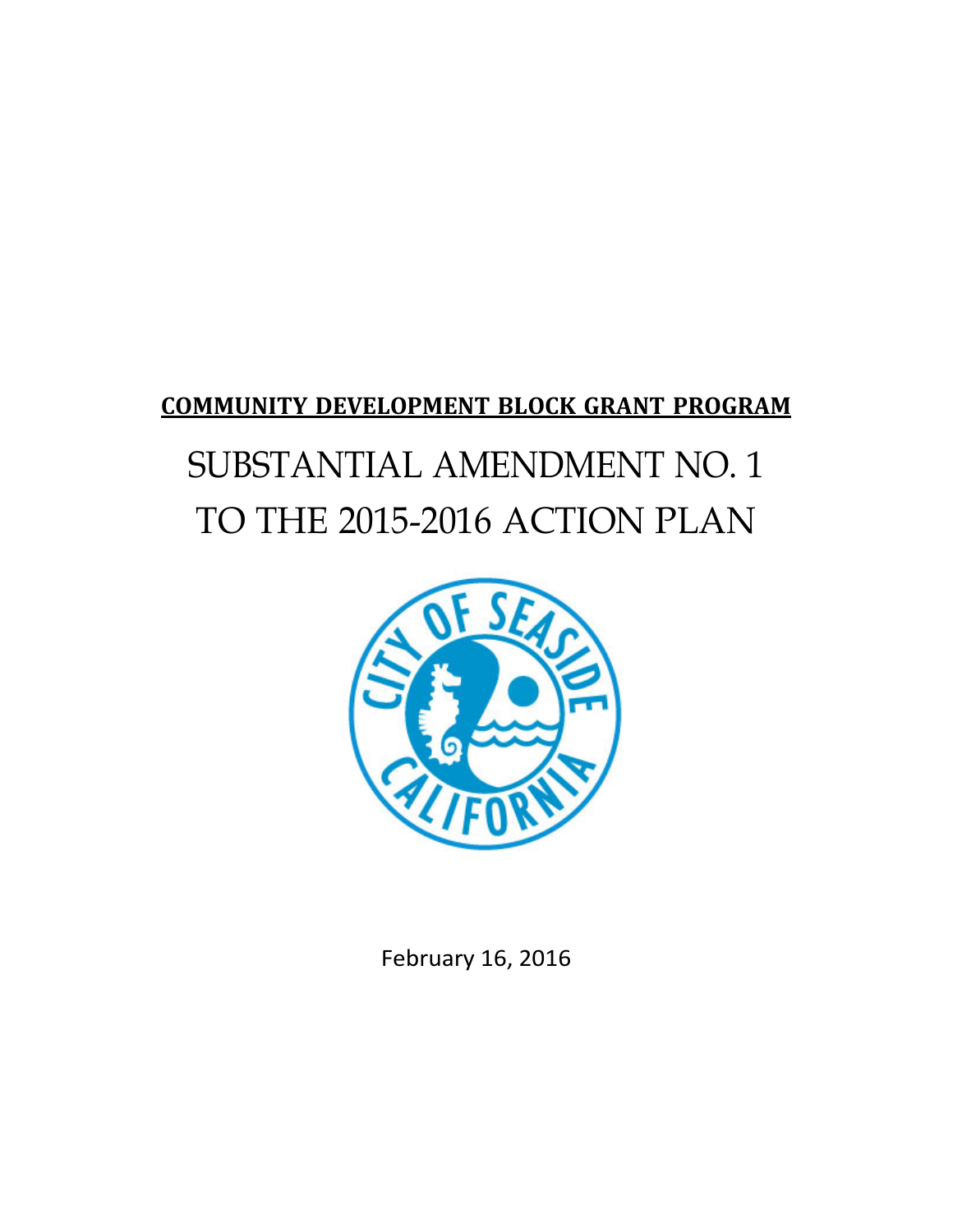## **BACKGROUND**

The City of Seaside proposes to cancel a Community Development Block Grant (CDBG) activity previously described in the 2015‐2016 Action Plan and add a new CDBG to the 2015‐2016 Action Plan. Pursuant to U.S. Department of Housing and Urban Development (HUD) regulations and the City of Seaside Citizen Participation Plan adopted in 2012, these changes are considered a "Substantial Amendment" to the 2015‐2016 Action Plan that require specific citizen participation actions before the change may be approved by the City Council and submitted to HUD. To allow interested residents the opportunity to review and comment on the proposed changes, the City published a public notice in the *Monterey County Weekly* on February 11, 2016 informing residents of the availability of the Substantial Amendment document for public review and comment for a period of 30 days from February 16, 2016 to March 17, 2016. The public review and comment period concludes with a public hearing before the City Council on March 17, 2016 at 7:00 p.m., or shortly thereafter, when the City Council will consider the amendment.

## **PROPOSED AMENDMENT TO THE ACTION PLAN**

The 2015-2016 Annual Action Plan included a roof replacement project for the Seaside Library. HUD contacted the City that it was determined that the percentage of library cardholder addresses in Low-Moderate block groups was 46.33%.. As a result, the roof replacement project did not meet the 51% of low/moderate block group addresses needed in order to qualify for CDBG funding for a project to assist Low/Moderate income residents. As a result, the roof replacement project must be replaced with a CDBG eligible project for the 2015-2016 funding cycle.

Removing architectural barriers at the Seaside Library (although it is the same building) does meet the criteria for CDBG funding as it appropriately fits a HUD established outcome of increasing accessibility as a Low/Moderate Limited Clientele Presumed Benefit. Since the City is responsible for the Library building, utilizing CDBG funds for eligible improvements will alleviate the need for eventually spending General Fund dollars for these needed improvements.

The proposed changes to the 2015‐2016 Action Plan section are as follows: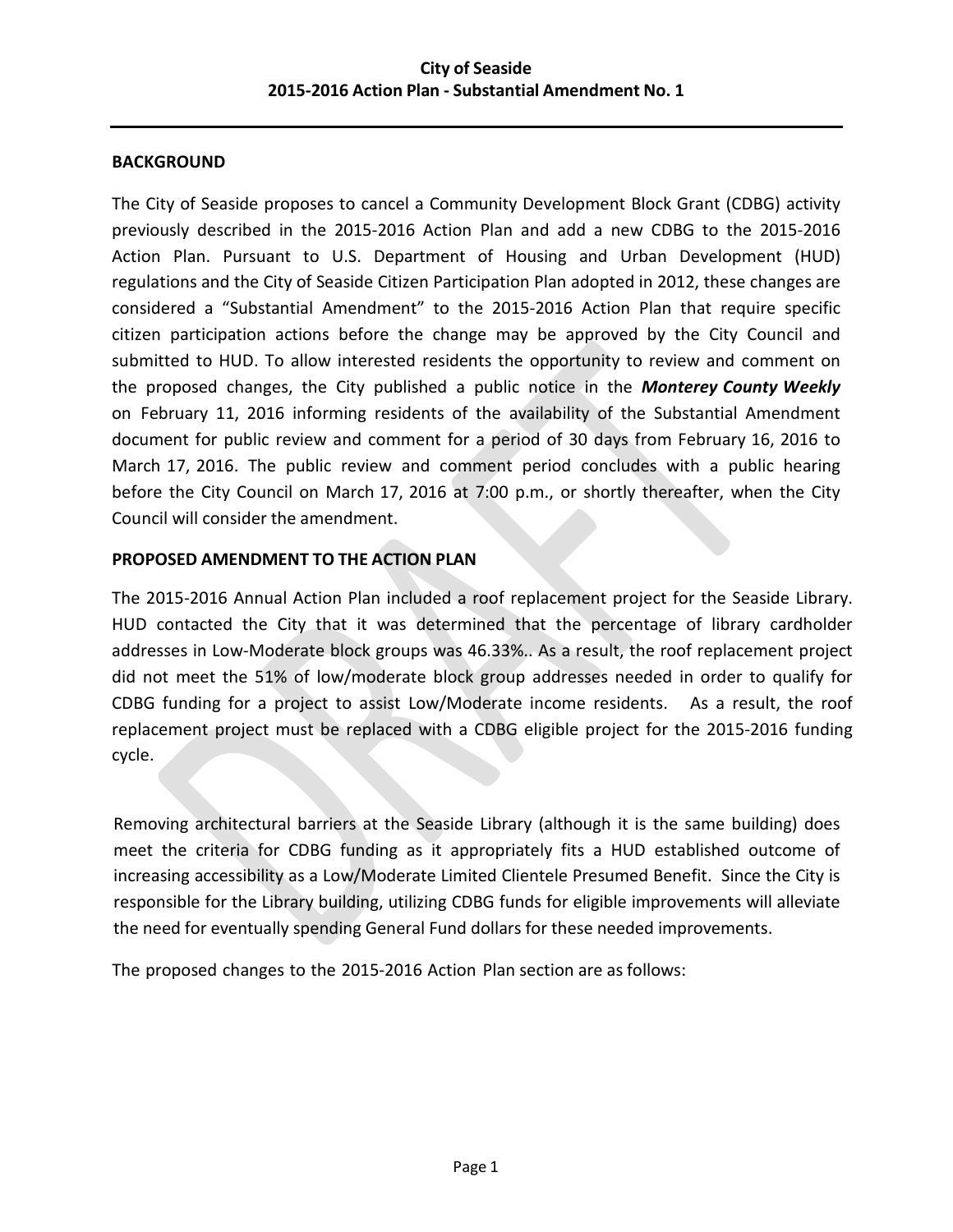# **City of Seaside 2015‐2016 Action Plan ‐ Substantial Amendment No. 1**

#### **APPROVED MAY 7, 2015:**

| <b>Project Name</b>                                                                                     | Seaside Library Roof Replacement                                                    |
|---------------------------------------------------------------------------------------------------------|-------------------------------------------------------------------------------------|
| <b>Target Area</b>                                                                                      |                                                                                     |
| <b>Goals Supported</b>                                                                                  | Services for low-and moderate-income residents                                      |
| <b>Needs Addressed</b>                                                                                  | Provide public services for low-income residents                                    |
| <b>Funding</b>                                                                                          | \$159, 216                                                                          |
| <b>Description</b>                                                                                      | Roof replacement for the Seaside Library.                                           |
|                                                                                                         |                                                                                     |
| <b>Target Date</b>                                                                                      | 6/30/2016                                                                           |
| <b>Estimate the number and</b><br>type of families that will<br>benefit from the<br>proposed activities | Approximately 500 low income families will benefit from the proposed<br>activities. |
| <b>Location Description</b>                                                                             | 550 Harcourt Avenue, Seaside, CA                                                    |
| <b>Planned Activities</b>                                                                               | Library roof replacement.                                                           |

# **SUBSTANTIAL AMENDMENT MARCH 17, 2016:**

| <b>Project Name</b>                                                                                     | Removal of Architectural Barriers Seaside Library                                                                                                                                                                                                                                                                                      |
|---------------------------------------------------------------------------------------------------------|----------------------------------------------------------------------------------------------------------------------------------------------------------------------------------------------------------------------------------------------------------------------------------------------------------------------------------------|
|                                                                                                         |                                                                                                                                                                                                                                                                                                                                        |
| <b>Target Area</b>                                                                                      |                                                                                                                                                                                                                                                                                                                                        |
| <b>Goals Supported</b>                                                                                  | Improve Accessibility for persons with disabilities.                                                                                                                                                                                                                                                                                   |
| <b>Needs Addressed</b>                                                                                  | Improve Accessibility for persons with disabilities.                                                                                                                                                                                                                                                                                   |
| <b>Funding</b>                                                                                          | CDBG: \$159,216                                                                                                                                                                                                                                                                                                                        |
| <b>Description</b>                                                                                      | Removal of architectural barriers                                                                                                                                                                                                                                                                                                      |
| <b>Target Date</b>                                                                                      | 6/30/2016                                                                                                                                                                                                                                                                                                                              |
| <b>Estimate the number and</b><br>type of families that will<br>benefit from the<br>proposed activities | Approximately 500 people of Low/Moderate Limited Clientele Presumed<br>Benefit.                                                                                                                                                                                                                                                        |
| <b>Location Description</b>                                                                             | 550 Harcourt Avenue, Seaside, CA                                                                                                                                                                                                                                                                                                       |
| <b>Planned Activities</b>                                                                               | Improvements for exterior railings for exterior stairs and loading<br>ldock.<br><b>Establishing ADA compliance at three emergency exits (from Reading</b><br>Room, Meeting Room and Break Room<br>(additional funding of approximately \$83,784 is expected to be<br>allocated in the 2016-2017 Action Plan to complete this activity) |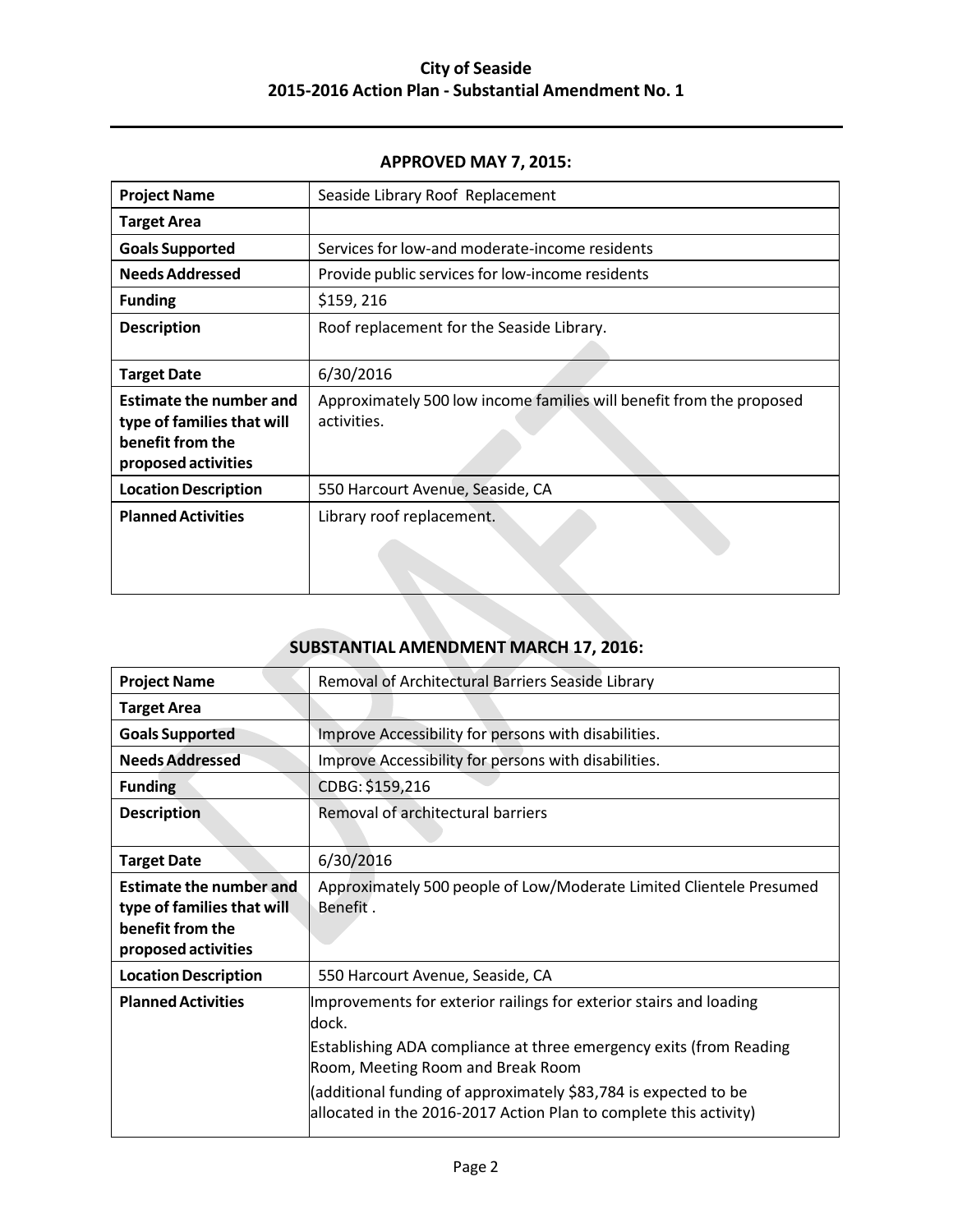

## **CITY OF SEASIDE NOTICE OF PUBLIC HEARING**

**PUBLIC NOTICE IS HEREBY GIVEN** that the City Council of the City of Seaside California, will conduct a public hearing in the Council Chamber, at City Hall, 440 Harcourt Avenue, in said City of Seaside, Thursday March 17, 2016 at 7:00 p.m., or thereafter, to consider a Substantial Amendment to the 2015-2016 Action Plan previously approved and submitted to the U.S. Department of Housing and Urban Development (HUD). The proposed Substantial Amendment cancels the Seaside Library Roof Replacement activity that was to receive \$159,216 of Community Development Block Grant (CDBG) funds and adds a new activity to remove architectural barriers at the Seaside Library. HUD has determined that roof replacement to the Seaside Library did not qualify for CDBG funding as the library patrons did not meet the low/moderate income criteria. The removal of architectural barriers at the Seaside Library does meet the national objective for Low/Moderate Limited Clientele Presumed Benefit. Although the project is proposed for the same building (which would normally be a non-substantial amendment), since the beneficiaries of the project has changed, HUD requires a Substantial Amendment process be completed.

A copy of the draft Substantial Amendment document will be made available for public review, during business hours starting Monday, February 16, 2016 at the Seaside City Hall, Seaside Public Library, Seaside Fire Station and the Oldemeyer Community Center or downloaded online at www.ci.seaside.ca.us. The public review and comment period will conclude with the public hearing on March 17, 2016.

The public is invited to attend the public hearing and comment on the draft Substantial Amendment. The City will consider and respond to all public comments. A summary of public comments received and the City's responses will become part of the public record. Any person unable to attend the public hearing may submit written comments to the City Clerk, 440 Harcourt Avenue, Seaside, CA 93955. If you have any questions regarding this notice, please contact Sharon Mikesell, Administrative Analyst, at 831 899-6734 or by email at [smikesell@ci.seaside.ca.us.](mailto:smikesell@ci.seaside.ca.us.)

Published: February 11, 2016, *Monterey County Weekly*